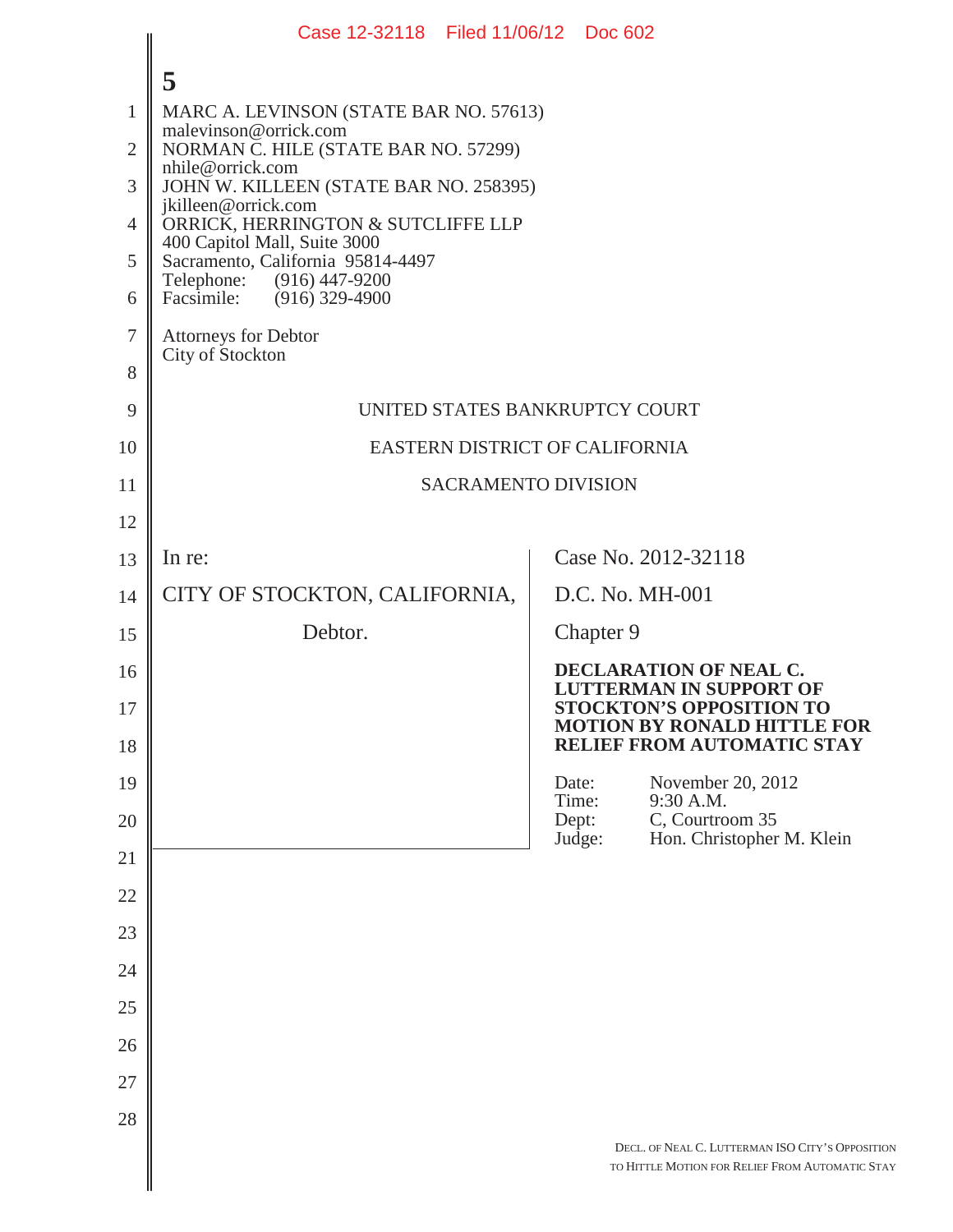## Case 12-32118 Filed 11/06/12 Doc 602

I, Neal C. Lutterman, declare:

1

2 3 4 5 6 1. I am a Deputy City Attorney for the City of Stockton (the "City"). I make this declaration in support of the City's Objection to the Motion by Ronald Hittle for Relief from the Automatic Stay. Except as to those matters set forth on information and belief, I have personal knowledge of the facts set forth herein and if called as a witness herein I could testify competently to such facts.

7 8 9 10 2. I attended college at the University of California, Irvine, where I obtained a Bachelor of Arts Degree in Social Ecology and Political Science in 1991. I obtained my Juris Doctorate in 1994 from the University of the Pacific, McGeorge School of Law. I have been an attorney for eighteen years and a Stockton Deputy City Attorney since September 2011.

11 12 13 14 15 16 17 18 19 20 21 22 23 24 25 26 27 28 3. The City Attorney's Office (the "Office") is currently staffed by one City Attorney, one Assistant City Attorney, and four Deputy City Attorneys. The Office provides legal advice to the City Council, and to City officials, boards, commissions, and departments regarding a variety of legal and regulatory matters. It also provides a variety of transactional services for the City Council and other officials and handles the majority of the City's litigation. 4. Of these six attorneys, only four have significant litigation experience, and of those four, only three—Deputy City Attorneys Lori Asuncion, Marci Arredondo, and I—are currently responsible for handling litigation matters. In addition to her litigation responsibilities, Ms. Asuncion is tasked with representing the Economic Development and Community Service Departments in an advisory role. I estimate that this role consumes considerably more than half of her time. Ms. Arredondo currently advises our Human Resources Department and is responsible for prosecuting violations of the City's municipal code, and litigating employee and union grievances. Roughly 80 to 90 percent of her time is currently spent on non-litigation matters. I currently spend approximately 30 percent of my time advising the Fire Department, Administrative Services Department, Neighborhood Services Code Enforcement and the Office of the City Clerk, and most of the remainder of my time on chapter 9 matters and other special projects. I presently spend very little time on litigation matters. The remaining three attorneys in the Office have a full workload of non-litigation responsibilities.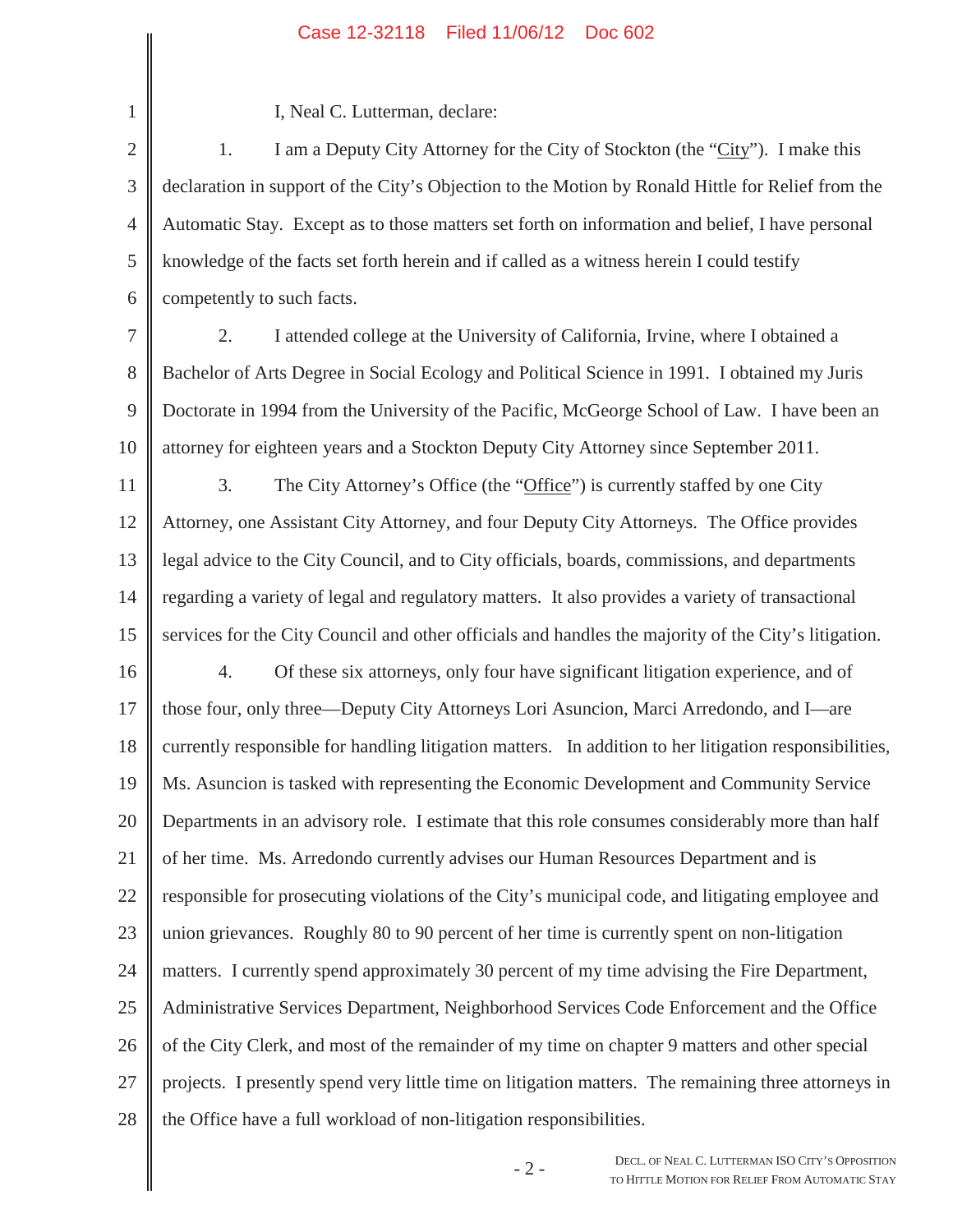## Case 12-32118 Filed 11/06/12 Doc 602

1 2 3 4 5. The Office is very understaffed. In 2007, the Office employed nine full-time attorneys; now it employs only five full-time attorneys and one part-time attorney. The City has also had to reduce the number of support staff. In 2007, the Office employed seven clerical staff; it currently employs only two.

5 6 7 8 9 10 11 6. The City currently has pending against it more than 160 claims filed pursuant to the California Tort Claims Act, Cal. Gov't Code § 810 *et seq.*, including approximately 50 active tort and employment civil actions in which the City is named directly as a defendant, or is otherwise obligated to defend and indemnify a City employee. Only four of these 50 cases are employment lawsuits; the rest are tort cases. The City groups its employment and tort cases together for recordkeeping and insurance coverage purposes. These cases have been pending since at least June 28, 2012 and all are subject to the automatic stay.

12 13 7. The City also has approximately 35 post-petition claims pending against it. None of the claimants have filed a lawsuit yet, although I anticipate that some will.

14 15 16 17 18 8. Several of the City's creditors have vigorously contested the City's eligibility for chapter 9 restructuring. The City has already incurred hundreds of thousands of dollars in attorney's fees litigating its chapter 9 eligibility. In addition, the chapter 9 case has substantially increased the workload of the City Attorney's Office and other City departments, particularly Finance.

19 20 21 22 23 24 25 26 9. Although the defense of the City's tort and employment cases has in the past generally been handled by the City's staff attorneys, approximately ten of these cases have been assigned out to private attorneys who act as primary counsel, and who are referred to as "outside counsel." It has been necessary to retain a number of outside counsel to deal with these cases because there are insufficient in-house counsel, and insufficient resources allocated to the Office to properly handle the City's entire litigation caseload. One of the cases delegated to outside counsel is *Hittle v. City of Stockton, et al.*, No. 2:12-cv-00766-GEB-KJN (E.D. Cal. filed Mar. 23, 2012) (the "Hittle Litigation").

27 28 10. I was hired last year in large part to try to reduce costs by keeping more litigation in house. I have 18 years of litigation experience and my primary responsibility was supposed to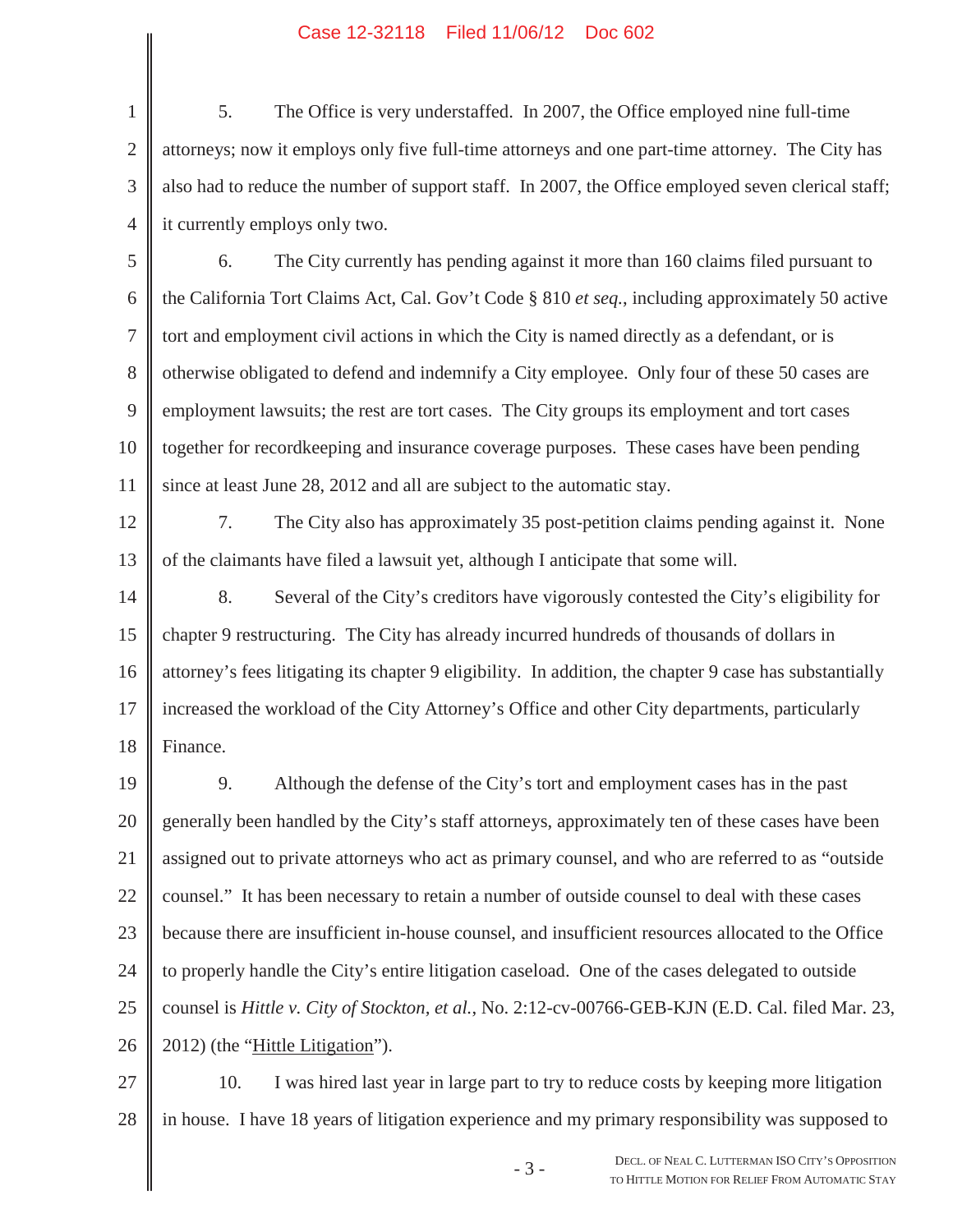## Case 12-32118 Filed 11/06/12 Doc 602

1 2 3 4 5 6 7 8 be supervising the City's litigators. But the City's financial difficulties and the resulting chapter 9 petition necessitated a change of focus. The Office already has more non-litigation work than it can comfortably manage. Due to this heavy workload and the Office's considerable staff and resource shortages, the City will experience a severe hardship should the cases subject to the automatic stay be permitted to proceed at this time. Should this occur, the only options that I foresee are retaining outside counsel to handle a large number of the City's cases or shifting staff resources to litigation to the neglect of providing critical legal advice to the City and its departments during the pendency of its chapter 9 case and related reorganization efforts.

9 10 11 12 13 14 11. In those cases that are assigned to outside counsel, the staff attorneys still maintain responsibility for administering the active cases, which includes (1) ensuring the proper and periodic reporting of the status of the City's ongoing cases to CJPRMA (the City's risk management pool); (2) providing direction to outside counsel regarding major decisions, including whether to settle a particular case; and (3) being present at key depositions, mediations, or arbitrations to properly weigh the case.

15 16 17 18 19 20 21 22 12. The recommendation and ultimate decision regarding whether to settle a particular case cannot be delegated to outside counsel. Depending on the dollar amount, once a settlement offer is made, the staff attorney assigned to the case presents the offer and his or her recommendation to the City Council. The City Council may provide authority to settle, but it relies on the informed opinion and recommendation of its staff attorneys. Thus, while outside counsel handles day-to-day matters in each case, the staff attorneys must remain abreast of each case so that they can make informed decisions regarding, for instance, whether to recommend settlement.

23

24 25 26 13. The City's excess insurance coverage pool will not take effect until the City has expended \$1,000,000 in out-of-pocket costs in connection with the Hittle Litigation. Under the terms of the City's insurance coverage, the City must expend \$1,000,000 with respect to each claim before coverage takes effect.

Executed this 6th day of November, 2012, at Sacramento, California.

- 27
- 28

-4 - DECL. OF NEAL C. LUTTERMAN ISO CITY'S OPPOSITION TO HITTLE MOTION FOR RELIEF FROM AUTOMATIC STAY